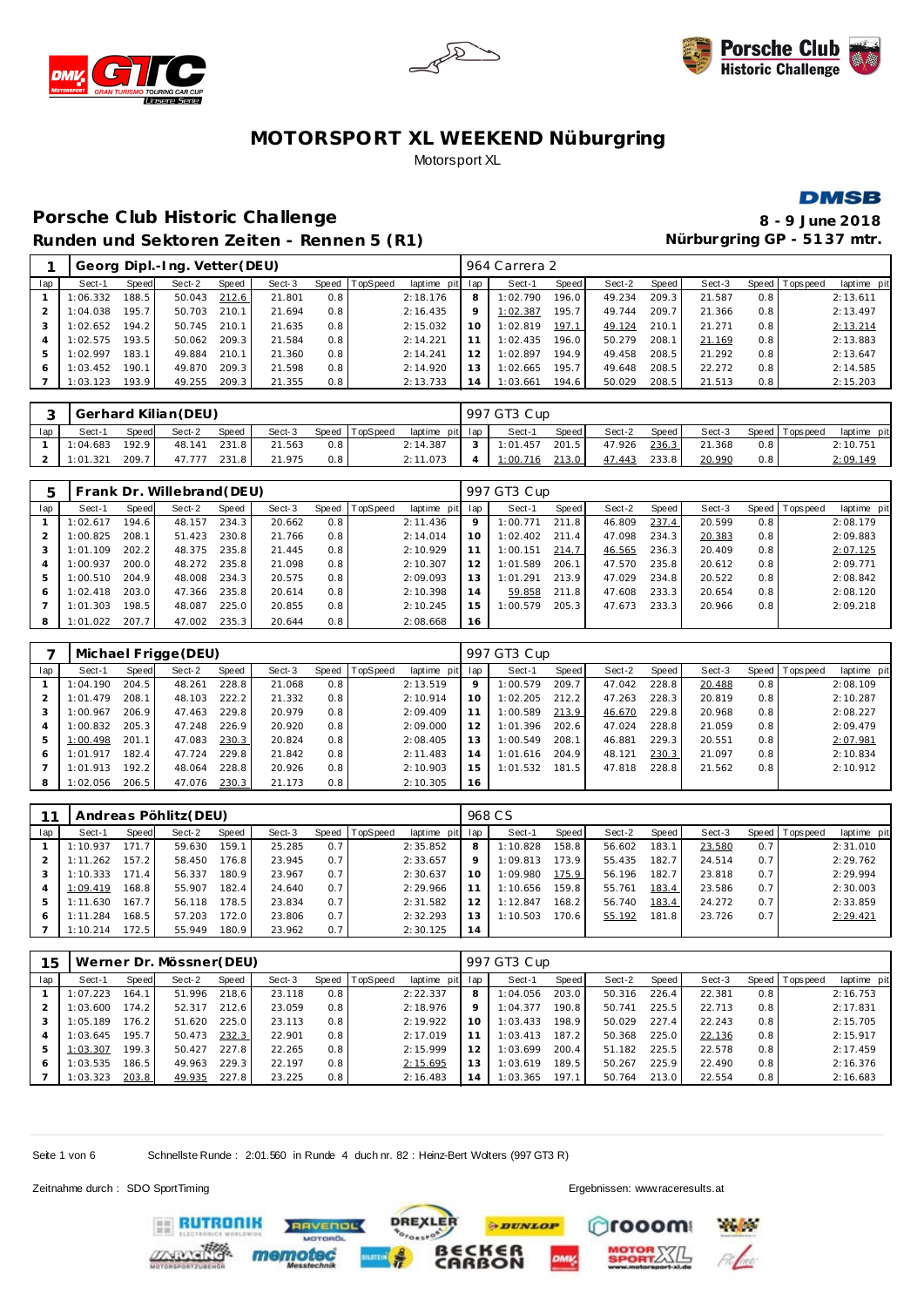





#### **DMSB**

# **Porsche C lub Historic Challenge 8 - 9 June 2018 Runden und Sektoren Zeiten - Rennen 5 (R1)**

| 16  | Jan van Es (NLD) |       |        |       |        |     |                |                 |         | 993 GT2  |       |        |       |        |                  |                |             |
|-----|------------------|-------|--------|-------|--------|-----|----------------|-----------------|---------|----------|-------|--------|-------|--------|------------------|----------------|-------------|
| lap | Sect-1           | Speed | Sect-2 | Speed | Sect-3 |     | Speed TopSpeed | laptime pit lap |         | Sect-1   | Speed | Sect-2 | Speed | Sect-3 |                  | Speed Topspeed | laptime pit |
|     | 1:02.677         | 196.7 | 49.524 | 242.7 | 20.987 | 0.8 |                | 2:13.188        | $\circ$ | 1:00.408 | 204.5 | 46.301 | 241.6 | 20.484 | 0.8              |                | 2:07.193    |
|     | 1:00.293         | 192.5 | 50.169 | 222.7 | 22.245 | 0.8 |                | 2:12.707        | 10      | 59.694   | 194.2 | 48.086 | 206.5 | 20.881 | 0.8              |                | 2:08.661    |
|     | 1:00.736         | 198.2 | 48.701 | 232.8 | 21.227 | 0.8 |                | 2:10.664        | 11      | 59.230   | 216.9 | 47.566 | 183.7 | 21.000 | 0.8              |                | 2:07.796    |
|     | 1:00.471         | 190.1 | 47.793 | 237.4 | 20.784 | 0.8 |                | 2:09.048        | 12      | 59.568   | 198.2 | 46.199 | 241.6 | 20.233 | 0.9              |                | 2:06.000    |
| b.  | 59.394           | 207.3 | 47.241 | 241.1 | 20.512 | 0.8 |                | 2:07.147        | 13      | 59.136   | 224.5 | 46.500 | 240.0 | 20.149 | 0.9 <sup>°</sup> |                | 2:05.785    |
| 6   | 1:01.068         | 182.7 | 47.875 | 243.8 | 21.458 | 0.8 |                | 2:10.401        | 14      | 59.679   | 192.9 | 46.667 | 236.3 | 20.373 | 0.9              |                | 2:06.719    |
|     | 1:00.973         | 190.5 | 47.937 | 241.1 | 20.657 | 0.8 |                | 2:09.567        | 15      | 59.821   | 220.4 | 46.643 | 241.1 | 20.606 | 0.9              |                | 2:07.070    |
| 8   | 1:01.071         | 193.2 | 46.653 | 243.8 | 20.693 | 0.8 |                | 2:08.417        | 16      |          |       |        |       |        |                  |                |             |
|     |                  |       |        |       |        |     |                |                 |         |          |       |        |       |        |                  |                |             |

|     | 17   Alexander Klaus(DEU) |              |        |              |        |     |                |                 | 997 GT3 Cup |         |        |         |        |     |                 |             |
|-----|---------------------------|--------------|--------|--------------|--------|-----|----------------|-----------------|-------------|---------|--------|---------|--------|-----|-----------------|-------------|
| lap | Sect-1                    | <b>Speed</b> | Sect-2 | <b>Speed</b> | Sect-3 |     | Speed TopSpeed | laptime pit lap | Sect-1      | Speed I | Sect-2 | Speed I | Sect-3 |     | Speed Tops peed | laptime pit |
|     | 1:06.709                  | 173.1        | 49.702 | 228.8        | 21.732 | 0.8 |                | 2:18.143        | 1:01.126    | 185.9   | 49.038 | 229.8   | 21.365 | 0.8 |                 | 2:11.529    |
|     | 1:01.439                  | 185.6        | 49.948 | 221.3        | 21.636 | 0.8 |                | 2:13.023        |             |         |        |         |        |     |                 |             |

| 18             |          |       | Eberhard Faecke (DEU) |       |        |     |                |                 |         | 997 GT3 Cup |       |        |       |        |     |                 |             |
|----------------|----------|-------|-----------------------|-------|--------|-----|----------------|-----------------|---------|-------------|-------|--------|-------|--------|-----|-----------------|-------------|
| lap            | Sect-1   | Speed | Sect-2                | Speed | Sect-3 |     | Speed TopSpeed | laptime pit lap |         | Sect-1      | Speed | Sect-2 | Speed | Sect-3 |     | Speed Tops peed | laptime pit |
|                | 1:11.121 | 152.3 | 57.657                | 177.0 | 25.281 | 0.7 |                | 2:34.059        | 8       | 1:06.585    | 177.9 | 51.805 | 208.1 | 23.993 | 0.8 |                 | 2:22.383    |
|                | 1:09.973 | 154.9 | 56.066                | 186.9 | 24.180 | 0.7 |                | 2:30.219        | $\circ$ | 1:06.946    | 180.3 | 52.024 | 216.0 | 23.468 | 0.8 |                 | 2:22.438    |
|                | 1:07.682 | 171.4 | 54.594                | 208.9 | 23.650 | 0.7 |                | 2:25.926        | 1 C     | 1:06.286    | 181.5 | 51.910 | 219.1 | 23.169 | 0.8 |                 | 2:21.365    |
| $\overline{4}$ | 1:06.451 | 173.4 | 53.493                | 205.7 | 23.742 | 0.8 |                | 2:23.686        |         | 1:06.989    | 165.6 | 52.682 | 215.1 | 23.519 | 0.8 |                 | 2:23.190    |
| 5              | 1:07.131 | 171.2 | 52.128                | 218.2 | 23.068 | 0.8 |                | 2:22.327        |         | 1:06.563    | 155.2 | 51.599 | 217.3 | 22.759 | 0.8 |                 | 2:20.921    |
| -6             | 1:06.959 | 169.8 | 52.806                | 216.0 | 23.116 | 0.8 |                | 2:22.881        |         | 1:06.982    | 179.4 | 53.170 | 206.9 | 23.259 | 0.8 |                 | 2:23.411    |
|                | 1:07.667 | 177.0 | 52.637                | 197.4 | 24.315 | 0.7 |                | 2:24.619        | 14      |             |       |        |       |        |     |                 |             |

| 19  |          |       | Duffner-Bliss (DEU) |       |        |       |          |             |         | 997 GT3 Cup |       |        |       |        |     |                |             |
|-----|----------|-------|---------------------|-------|--------|-------|----------|-------------|---------|-------------|-------|--------|-------|--------|-----|----------------|-------------|
| lap | Sect-1   | Speed | Sect-2              | Speed | Sect-3 | Speed | TopSpeed | laptime pit | lap     | Sect-1      | Speed | Sect-2 | Speed | Sect-3 |     | Speed Topspeed | laptime pit |
|     | 1:06.539 | 191.5 | 48.559              | 227.8 | 22.042 | 0.8   |          | 2:17.140    | $\circ$ | 1:01.291    | 195.7 | 48.091 | 225.0 | 22.068 | 0.8 |                | 2:11.450    |
|     | 1:01.479 | 198.9 | 50.130              | 215.1 | 21.295 | 0.8   |          | 2:12.904    | 10      | 1:00.815    | 200.4 | 47.460 | 228.8 | 21.335 | 0.8 |                | 2:09.610    |
|     | 1:00.802 | 199.6 | 48.892              | 219.1 | 20.980 | 0.8   |          | 2:10.674    |         | 1:00.820    | 204.5 | 47.764 | 226.9 | 21.024 | 0.8 |                | 2:09.608    |
| 4   | 1:00.483 | 197.1 | 48.062              | 228.8 | 21.193 | 0.8   |          | 2:09.738    |         | 1:01.505    | 204.5 | 47.322 | 228.3 | 20.997 | 0.8 |                | 2:09.824    |
| 5   | 1:02.881 | 190.1 | 47.805              | 226.9 | 20.814 | 0.8   |          | 2:11.500    |         | 1:00.880    | 206.1 | 47.348 | 228.3 | 20.700 | 0.8 |                | 2:08.928    |
| 6   | 1:01.154 | 203.0 | 47.844              | 227.4 | 20.550 | 0.8   |          | 2:09.548    | 14      | 1:00.577    | 199.6 | 47.500 | 227.8 | 21.236 | 0.8 |                | 2:09.313    |
|     | 1:00.844 | 208.1 | 48.032              | 222.2 | 20.763 | 0.8   |          | 2:09.639    | 15      | 1:01.502    | 200.7 | 47.964 | 227.4 | 20.906 | 0.8 |                | 2:10.372    |
| 8   | 1:01.148 | 206.5 | 47.944              | 226.9 | 20.737 | 0.8   |          | 2:09.829    | 16      |             |       |        |       |        |     |                |             |

| 22  |          |       | Ed van Heusden (NLD) |       |        |       |          |             |     | 944 Turbo |       |        |       |        |         |                   |             |
|-----|----------|-------|----------------------|-------|--------|-------|----------|-------------|-----|-----------|-------|--------|-------|--------|---------|-------------------|-------------|
| lap | Sect-1   | Speed | Sect-2               | Speed | Sect-3 | Speed | TopSpeed | laptime pit | lap | Sect-1    | Speed | Sect-2 | Speed | Sect-3 | Speed I | <b>T</b> ops peed | laptime pit |
|     | 1:10.536 | 156.7 | 53.434               | 184.9 | 23.563 | 0.7   |          | 2:27.533    |     | 1:07.485  | 174.2 | 52.706 | 177.9 | 22.982 | 0.8     |                   | 2:23.173    |
|     | 1:08.676 | 164.6 | 55.294               | 182.1 | 23.181 | 0.7   |          | 2:27.151    |     | 1:07.921  | 178.8 | 55.532 | 178.5 | 23.003 | 0.7     |                   | 2:26.456    |
|     | 1:07.964 | 168.5 | 54.201               | 182.1 | 23.616 | 0.7   |          | 2:25.781    | 10  | 1:07.095  | 173.1 | 52.537 | 178.2 | 23.326 | 0.8     |                   | 2:22.958    |
|     | 1:06.476 | 172.0 | 53.618               | 180.6 | 22.875 | 0.8   |          | 2:22.969    |     | 1:10.372  | 166.4 | 53.200 | 173.6 | 23.454 | 0.7     |                   | 2:27.026    |
|     | 1:06.944 | 169.0 | 52.967               | 175.9 | 22.525 | 0.8   |          | 2:22.436    |     | 1:07.096  | 180.3 | 53.223 | 177.0 | 22.739 | 0.8     |                   | 2:23.058    |
|     | 1:06.914 | 172.8 | 56.734               | 175.9 | 23.069 | 0.7   |          | 2:26.717    |     | 1:06.374  | 171.2 | 54.926 | 158.8 | 23.257 | 0.7     |                   | 2:24.557    |
|     | 1:07.841 | 171.7 | 53.334               | 180.6 | 23.019 | 0.7   |          | 2:24.194    | 14  |           |       |        |       |        |         |                   |             |

| 23  | Arne Bast (DEU) |       |        |       |        |     |                |             | 993 RS |          |       |        |       |        |       |            |             |
|-----|-----------------|-------|--------|-------|--------|-----|----------------|-------------|--------|----------|-------|--------|-------|--------|-------|------------|-------------|
| lap | Sect-1          | Speed | Sect-2 | Speed | Sect-3 |     | Speed TopSpeed | laptime pit | lap    | Sect-1   | Speed | Sect-2 | Speed | Sect-3 | Speed | Tops pee d | laptime pit |
|     | 1:10.514        | 176.2 | 52.316 | 206.1 | 22.096 | 0.7 |                | 2:24.926    | 8      | 1:04.676 | 195.3 | 50.551 | 205.7 | 21.830 | 0.8   |            | 2:17.057    |
|     | 1:05.077        | 178.2 | 52.404 | 206.5 | 22.208 | 0.8 |                | 2:19.689    | 9      | 1:05.134 | 193.5 | 50.635 | 207.7 | 21.722 | 0.8   |            | 2:17.491    |
|     | 1:04.714        | 191.8 | 51.753 | 207.7 | 21.904 | 0.8 |                | 2:18.371    | 10     | 1:04.475 | 196.0 | 50.192 | 208.1 | 21.811 | 0.8   |            | 2:16.478    |
|     | 1:04.103        | 189.8 | 51.047 | 208.1 | 21.832 | 0.8 |                | 2:16.982    | 11     | 1:05.279 | 192.5 | 51.129 | 207.7 | 21.817 | 0.8   |            | 2:18.225    |
|     | 1:04.742        | 188.2 | 50.850 | 208.9 | 21.725 | 0.8 |                | 2:17.317    | 12     | 1:05.435 | 192.2 | 50.647 | 207.7 | 21.993 | 0.8   |            | 2:18.075    |
| 6   | 1:04.981        | 191.5 | 50.538 | 208.1 | 21.699 | 0.8 |                | 2:17.218    | 13     | 1:04.378 | 194.2 | 50.756 | 207.3 | 22.100 | 0.8   |            | 2:17.234    |
|     | 1:04.799        | 193.5 | 50.634 | 208.1 | 21.632 | 0.8 |                | 2:17.065    | 14     | 1:05.010 | 191.2 | 50.868 | 206.5 | 22.057 | 0.8   |            | 2:17.935    |

Seite 2 von 6 Schnellste Runde : 2:01.560 in Runde 4 duch nr. 82 : Heinz-Bert Walters (997 GT3 R)

Zeitnahme durch : SDO SportTiming Ergebnissen: [www.raceresults.a](www.raceresults.at)t

**RUTRONIK** 

mem

rooom



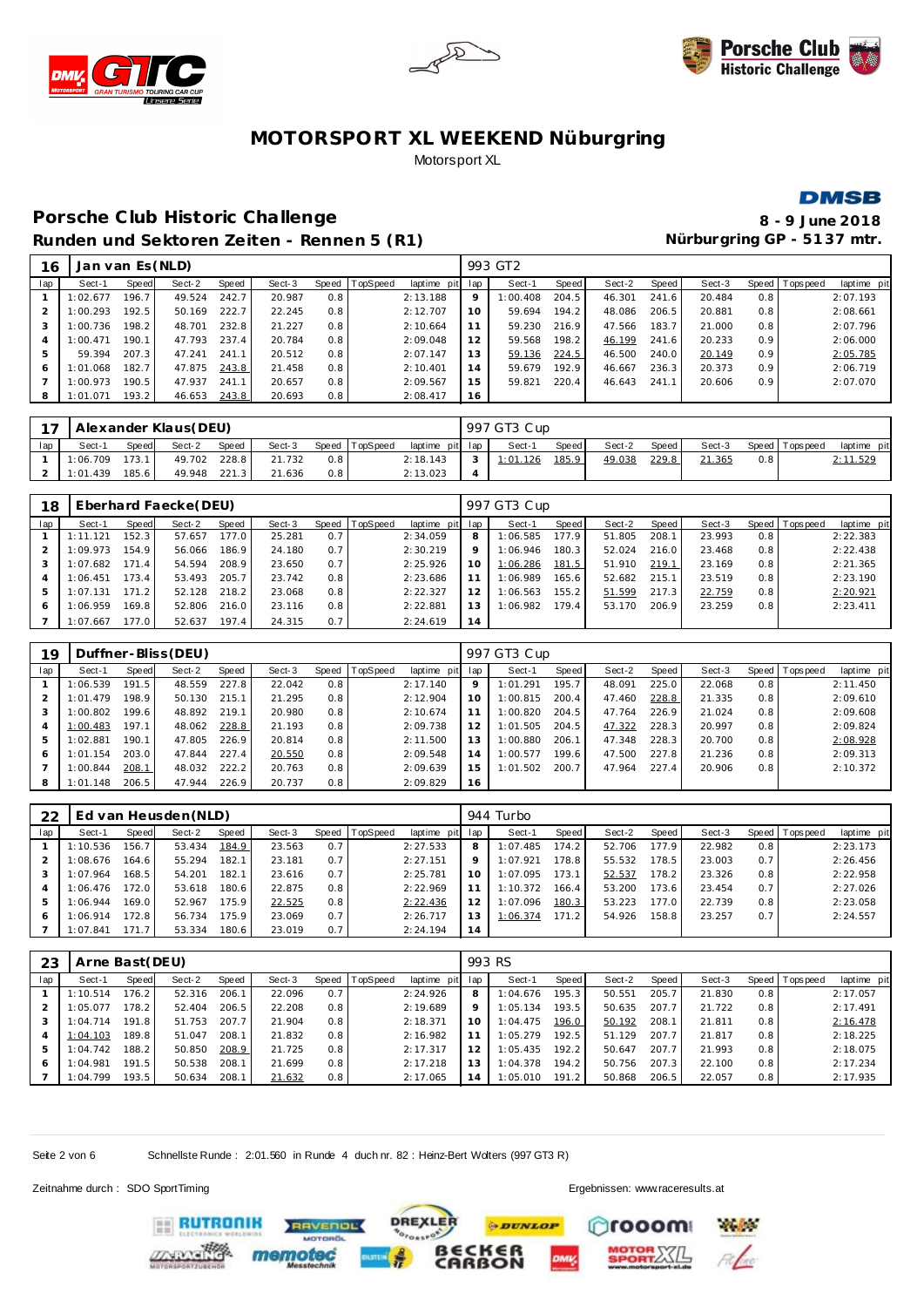





### **DMSB**

### Porsche Club Historic Challenge **8** - 9 June 2018 Runden und Sektoren Zeiten - Rennen 5 (R1) **Nürburgring GP - 5137 mtr.**

| 24  |          |       | Klein-Schuster (DEU) |       |        |       |          |                 |         | 997 GT3 Cup |       |        |       |        |                  |                 |             |
|-----|----------|-------|----------------------|-------|--------|-------|----------|-----------------|---------|-------------|-------|--------|-------|--------|------------------|-----------------|-------------|
| lap | Sect-1   | Speed | Sect-2               | Speed | Sect-3 | Speed | TopSpeed | laptime pit lap |         | Sect-1      | Speed | Sect-2 | Speed | Sect-3 |                  | Speed Tops peed | laptime pit |
|     | 1:08.063 | 169.3 | 51.265               | 204.9 | 22.617 | 0.8   |          | 2:21.945        | 8       | 1:00.510    | 198.2 | 48.119 | 223.6 | 20.432 | 0.8 <sub>1</sub> |                 | 2:09.061    |
|     | :02.999  | 76.8  | 52.228               | 216.9 | 22.612 | 0.8   |          | 2:17.839        | $\circ$ | 1:00.806    | 191.5 | 47.257 | 230.3 | 20.633 | 0.8              |                 | 2:08.696    |
|     | 1:04.565 | 179.4 | 51.616               | 223.6 | 22.746 | 0.8   |          | 2:18.927        | 10      | 1:01.245    | 197.8 | 47.925 | 231.8 | 20.574 | 0.8              |                 | 2:09.744    |
|     | 1:04.066 | 187.5 | 50.123               | 229.8 | 21.486 | 0.8   |          | 2:15.675        |         | 1:00.537    | 200.4 | 47.421 | 229.3 | 20.636 | 0.8              |                 | 2:08.594    |
| 5   | 1:01.366 | 188.2 | 48.848               | 229.3 | 21.066 | 0.8   |          | 2:11.280        | 12      | 59.868      | 195.7 | 47.921 | 208.5 | 21.377 | 0.8              |                 | 2:09.166    |
| 6   | 1:02.182 | 185.6 | 47.996               | 228.3 | 20.824 | 0.8   |          | 2:11.002        |         | 1:00.581    | 191.2 | 47.627 | 228.3 | 20.572 | 0.8              |                 | 2:08.780    |
|     | 1:01.596 | 196.0 | 47.866               | 227.8 | 20.560 | 0.8   |          | 2:10.022        | 14      | 1:02.157    | 206.1 | 47.645 | 229.8 | 21.995 | 0.8              |                 | 2:11.797    |
|     |          |       |                      |       |        |       |          |                 |         |             |       |        |       |        |                  |                 |             |

| -26 |          |                       |        |       | Graf Guntbert Freiherr von Lochstopf(DEU) |       |          |                 |         | 993 Coupe |       |        |       |        |     |                |             |
|-----|----------|-----------------------|--------|-------|-------------------------------------------|-------|----------|-----------------|---------|-----------|-------|--------|-------|--------|-----|----------------|-------------|
| lap | Sect-1   | Speed                 | Sect-2 | Speed | Sect-3                                    | Speed | TopSpeed | laptime pit lap |         | Sect-1    | Speed | Sect-2 | Speed | Sect-3 |     | Speed Topspeed | laptime pit |
|     | 1:08.542 | 174.5                 | 52.848 | 198.9 | 22.935                                    | 0.7   |          | 2:24.325        | 8       | 1:03.837  | 201.5 | 50.123 | 209.7 | 22.032 | 0.8 |                | 2:15.992    |
|     | 1:04.647 | 199.3                 | 51.832 | 204.5 | 22.527                                    | 0.8   |          | 2:19.006        | $\circ$ | 1:03.730  | 200.0 | 50.707 | 208.9 | 22.066 | 0.8 |                | 2:16.503    |
|     | 1:04.627 | 193.2                 | 51.860 | 210.5 | 22.567                                    | 0.8   |          | 2:19.054        | 10      | 1:03.314  | 200.0 | 50.420 | 210.1 | 21.859 | 0.8 |                | 2:15.593    |
|     | 1:04.174 | 190.8                 | 50.887 | 210.5 | 22.156                                    | 0.8   |          | 2:17.217        |         | 1:03.465  | 200.7 | 50.584 | 210.1 | 22.006 | 0.8 |                | 2:16.055    |
| 5   | 1:03.925 | 171<br>$\overline{A}$ | 51.434 | 210.5 | 21.959                                    | 0.8   |          | 2:17.318        |         | 1:04.210  | 203.0 | 50.211 | 211.4 | 22.163 | 0.8 |                | 2:16.584    |
|     | 1:03.489 | 197.4                 | 50.666 | 208.9 | 22.382                                    | 0.8   |          | 2:16.537        | 13      | 1:03.954  | 197.8 | 50.362 | 211.4 | 22.415 | 0.8 |                | 2:16.731    |
|     | 1:03.524 | 200.7                 | 50.454 | 210.1 | 21.998                                    | 0.8   |          | 2:15.976        |         | 1:03.383  | 203.0 | 50.572 | 207.3 | 22.664 | 0.8 |                | 2:16.619    |

| 35  |          |       | [orsten Klimmer(DEU) |       |        |     |                |             |             | 964 RSR 3.8 |       |        |       |        |     |                 |             |
|-----|----------|-------|----------------------|-------|--------|-----|----------------|-------------|-------------|-------------|-------|--------|-------|--------|-----|-----------------|-------------|
| lap | Sect-1   | Speed | Sect-2               | Speed | Sect-3 |     | Speed TopSpeed | laptime pit | lap         | Sect-1      | Speed | Sect-2 | Speed | Sect-3 |     | Speed Tops peed | laptime pit |
|     | 1:10.842 | 71    | 58.019               | 180.6 | 24.863 | 0.7 |                | 2:33.724    | 8           | 1:07.966    | 176.8 | 55.813 | 190.5 | 23.709 | 0.7 |                 | 2:27.488    |
|     | 1:11.312 | 53.0  | 56.755               | 182.7 | 23.966 | 0.7 |                | 2:32.033    | $\mathsf Q$ | 1:07.992    | 181.8 | 55.053 | 194.2 | 23.558 | 0.7 |                 | 2:26.603    |
| 3   | 1:07.748 | 77.9  | 54.742               | 195.3 | 23.397 | 0.7 |                | 2:25.887    | 10          | 1:09.285    | 180.6 | 55.518 | 190.1 | 24.017 | 0.7 |                 | 2:28.820    |
|     | 1:07.261 | 168.8 | 54.613               | 197.1 | 23.545 | 0.7 |                | 2:25.419    |             | 1:07.513    | 172.0 | 54.391 | 196.0 | 23.477 | 0.7 |                 | 2:25.381    |
| 5   | : 07.566 | 168.8 | 55.432               | 185.9 | 24.142 | 0.7 |                | 2:27.140    | 12          | 1:07.892    | 172.5 | 56.059 | 196.0 | 23.428 | 0.7 |                 | 2:27.379    |
| 6   | :08.137  | 74.5  | 55.221               | 180.9 | 23.843 | 0.7 |                | 2:27.201    | 13          | 1:08.555    | 171.2 | 54.346 | 186.2 | 24.807 | 0.7 |                 | 2:27.708    |
|     | 1:08.907 | 79.4  | 55.058               | 172.5 | 24.365 | 0.7 |                | 2:28.330    | 14          |             |       |        |       |        |     |                 |             |

| 39  |          |                    | homas Braun (DEU) |       |        |     |                |             |     | 997 GT3 Cup |       |        |       |        |     |                |             |
|-----|----------|--------------------|-------------------|-------|--------|-----|----------------|-------------|-----|-------------|-------|--------|-------|--------|-----|----------------|-------------|
| lap | Sect-1   | Speed              | Sect-2            | Speed | Sect-3 |     | Speed TopSpeed | laptime pit | lap | Sect-1      | Speed | Sect-2 | Speed | Sect-3 |     | Speed Topspeed | laptime pit |
|     | 1:03.537 | 190.1              | 48.279            | 229.8 | 21.133 | 0.8 |                | 2:12.949    | 9   | 1:00.831    | 206.9 | 46.964 | 232.8 | 20.774 | 0.8 |                | 2:08.569    |
|     | : 01.566 | 192.2              | 47.915            | 227.8 | 22.595 | 0.8 |                | 2:12.076    | 10  | 1:02.621    | 203.8 | 48.431 | 225.0 | 21.201 | 0.8 |                | 2:12.253    |
|     | : 01.503 | 197.4 <sub>1</sub> | 48.023            | 231.8 | 21.118 | 0.8 |                | 2:10.644    | 11  | 1:01.134    | 200.7 | 48.415 | 226.4 | 21.281 | 0.8 |                | 2:10.830    |
| 4   | 1:00.432 | 200.0              | 47.633            | 229.3 | 20.976 | 0.8 |                | 2:09.041    | 12  | 1:01.161    | 197.4 | 48.776 | 229.3 | 21.223 | 0.8 |                | 2:11.160    |
| 5   | 1:01.299 | 201.9              | 47.542            | 232.3 | 20.835 | 0.8 |                | 2:09.676    | 13  | 1:01.857    | 185.6 | 48.181 | 229.8 | 21.245 | 0.8 |                | 2:11.283    |
| 6   | : 01.431 | 197.1              | 47.487            | 231.8 | 20.757 | 0.8 |                | 2:09.675    | 14  | 1:00.648    | 200.0 | 47.723 | 232.3 | 20.793 | 0.8 |                | 2:09.164    |
|     | : 02.266 | 194.2              | 47.247            | 231.8 | 21.133 | 0.8 |                | 2:10.646    | 15  | 1:00.801    | 193.9 | 48.060 | 231.3 | 21.376 | 0.8 |                | 2:10.237    |
| 8   | 1:00.740 | 202.6              | 47.158            | 232.8 | 20.869 | 0.8 |                | 2:08.767    | 16  |             |       |        |       |        |     |                |             |

| $\Delta$ 1 | Dr. Seyler-Seyler(DEU) |       |        |       |        |                |                 | 996 GT3 Cup |         |                |         |        |                   |             |  |
|------------|------------------------|-------|--------|-------|--------|----------------|-----------------|-------------|---------|----------------|---------|--------|-------------------|-------------|--|
| lap        | Sect-1                 | Speed | Sect-2 | Speed | Sect-3 | Speed TopSpeed | laptime pit lap | Sect-1      | Speed I | Sect-2         | Speed I | Sect-3 | Speed   Tops peed | laptime pit |  |
|            | 1:09.732               | 166.7 | 53.368 | 215.6 | 23.455 |                | 2:26.555        | 1:17.923    |         | 117.4 1:18.099 | 104.8   | In     |                   | 3:20.862 P  |  |

| 47  |          |       | Wolfgang Bensch(DEU) |       |        |     |                |                 |    | 997 GT3 Cup |       |        |       |        |     |                |             |
|-----|----------|-------|----------------------|-------|--------|-----|----------------|-----------------|----|-------------|-------|--------|-------|--------|-----|----------------|-------------|
| lap | Sect-1   | Speed | Sect-2               | Speed | Sect-3 |     | Speed TopSpeed | laptime pit lap |    | Sect-1      | Speed | Sect-2 | Speed | Sect-3 |     | Speed Topspeed | laptime pit |
|     | 1:07.405 | 164.7 | 52.082               | 220.9 | 22.407 | 0.8 |                | 2:21.894        | 8  | 1:02.796    | 171.2 | 49.835 | 206.1 | 22.417 | 0.8 |                | 2:15.048    |
|     | :04.047  | 79.4  | 52.634               | 212.6 | 22.279 | 0.8 |                | 2:18.960        | 9  | 1:02.527    | 171.2 | 49.810 | 221.3 | 24.020 | 0.8 |                | 2:16.357    |
|     | : 04.662 | 174.2 | 51.501               | 220.0 | 23.086 | 0.8 |                | 2:19.249        | 10 | 1:03.445    | 181.8 | 49.845 | 215.1 | 21.678 | 0.8 |                | 2:14.968    |
|     | :03.580  | 163.6 | 51.253               | 220.4 | 22.318 | 0.8 |                | 2:17.151        |    | 1:02.336    | 175.6 | 50.269 | 220.9 | 21.840 | 0.8 |                | 2:14.445    |
| 5   | : 03.361 | 165.1 | 50.152               | 219.1 | 22.144 | 0.8 |                | 2:15.657        | 12 | 1:02.016    | 187.8 | 49.874 | 225.5 | 21.550 | 0.8 |                | 2:13.440    |
| 6   | :02.861  | 177.0 | 50.285               | 217.3 | 22.084 | 0.8 |                | 2:15.230        | 13 | 1:02.372    | 171.7 | 50.426 | 219.1 | 22.362 | 0.8 |                | 2:15.160    |
|     | 1:03.153 | 179.7 | 49.406               | 222.7 | 21.815 | 0.8 |                | 2:14.374        | 14 | 1:03.151    | 75.0  | 50.327 | 216.9 | 22.230 | 0.8 |                | 2:15.708    |

Seite 3 von 6 Schnellste Runde : 2:01.560 in Runde 4 duch nr. 82 : Heinz-Bert Walters (997 GT3 R)

Zeitnahme durch : SDO SportTiming Ergebnissen: [www.raceresults.a](www.raceresults.at)t

**Particular** 

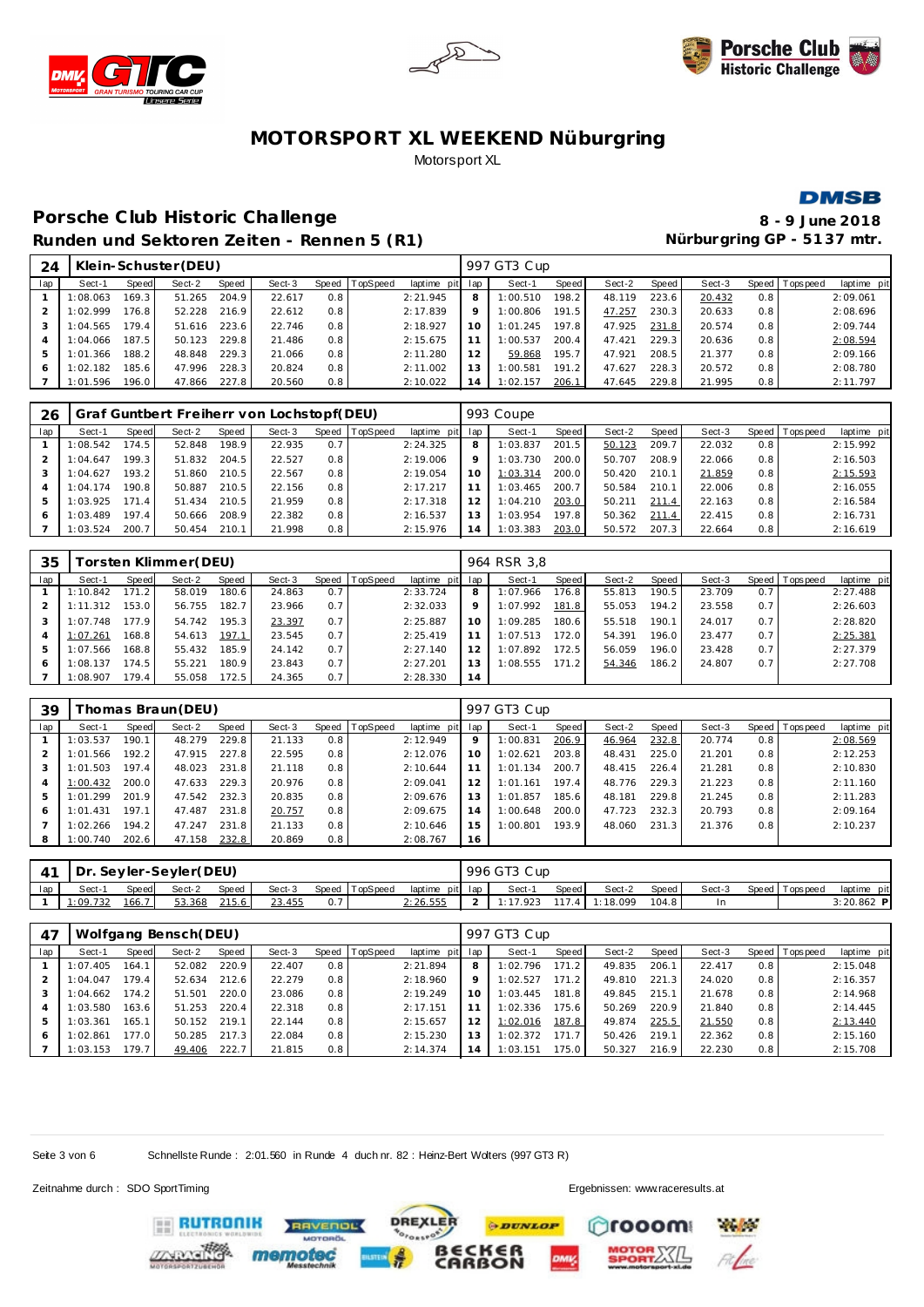





#### **DMSB**

**Porsche Club Historic Challenge Runden und Sektoren Zeiten - Rennen 5 (R1)** 

| 8 - 9 June 2018            |
|----------------------------|
| Nürburgring GP - 5137 mtr. |

| 60  |          |       | [horsten Rose(DEU) |       |        |     |                |                 |    | 997 GT3 Cup |       |        |       |        |     |                |             |
|-----|----------|-------|--------------------|-------|--------|-----|----------------|-----------------|----|-------------|-------|--------|-------|--------|-----|----------------|-------------|
| lap | Sect-1   | Speed | Sect-2             | Speed | Sect-3 |     | Speed TopSpeed | laptime pit lap |    | Sect-1      | Speed | Sect-2 | Speed | Sect-3 |     | Speed Topspeed | laptime pit |
|     | 1:02.924 | 190.5 | 47.207             | 231.3 | 20.371 | 0.8 |                | 2:10.502        | 9  | 1:00.748    | 204.5 | 47.490 | 228.8 | 20.251 | 0.8 |                | 2:08.489    |
|     | 59.432   | 214.3 | 47.399             | 231.8 | 20.724 | 0.8 |                | 2:07.555        | 10 | 59.747      | 212.2 | 46.484 | 231.8 | 20.267 | 0.9 |                | 2:06.498    |
| 3   | 59.722   | 207.7 | 46.696             | 232.8 | 20.415 | 0.9 |                | 2:06.833        | 11 | 59.765      | 214.3 | 46.336 | 230.8 | 20.471 | 0.9 |                | 2:06.572    |
| 4   | 58.979   | 210.9 | 46.559             | 230.8 | 20.174 | 0.9 |                | 2:05.712        | 12 | 59.211      | 212.2 | 46.300 | 231.8 | 20.376 | 0.9 |                | 2:05.887    |
| 5   | 58.918   | 216.0 | 46.252             | 230.3 | 20.650 | 0.9 |                | 2:05.820        | 13 | 59.371      | 213.9 | 46.035 | 233.3 | 20.085 | 0.9 |                | 2:05.491    |
| O   | 1:00.583 | 196.4 | 48.085             | 201.5 | 20.611 | 0.8 |                | 2:09.279        | 14 | 1:00.237    | 210.5 | 46.379 | 235.3 | 20.634 | 0.8 |                | 2:07.250    |
|     | 59.777   | 207.7 | 46.980             | 222.2 | 20.614 | 0.8 |                | 2:07.371        | 15 | 1:00.332    | 209.3 | 46.761 | 231.8 | 21.870 | 0.8 |                | 2:08.963    |
| 8   | 1:00.524 | 203.8 | 47.625             | 230.3 | 20.283 | 0.8 |                | 2:08.432        | 16 |             |       |        |       |        |     |                |             |
|     |          |       |                    |       |        |     |                |                 |    |             |       |        |       |        |     |                |             |

| 6 <sup>1</sup> | Erich Hautz (DEU) |                    |        |       |        |         |          |                 |         | 996 GT3 Cup |                    |        |       |        |     |                 |             |
|----------------|-------------------|--------------------|--------|-------|--------|---------|----------|-----------------|---------|-------------|--------------------|--------|-------|--------|-----|-----------------|-------------|
| lap            | Sect-1            | Speed              | Sect-2 | Speed | Sect-3 | Speed I | TopSpeed | laptime pit lap |         | Sect-1      | Speed              | Sect-2 | Speed | Sect-3 |     | Speed Tops peed | laptime pit |
|                | 1:08.942          | 163.1              | 52.192 | 215.6 | 21.652 | 0.8     |          | 2:22.786        | 8       | 1:03.478    | 176.8 <sub>1</sub> | 49.623 | 222.7 | 21.585 | 0.8 |                 | 2:14.686    |
|                | :04.023           | 181.2              | 51.596 | 207.3 | 23.118 | 0.8     |          | 2:18.737        | $\circ$ | 1:03.200    | 190.5              | 49.930 | 220.9 | 22.437 | 0.8 |                 | 2:15.567    |
|                | : 04.025          | 179.1              | 50.953 | 220.9 | 21.808 | 0.8     |          | 2:16.786        | 10      | 1:03.591    | 173.1              | 53.190 | 195.7 | 21.953 | 0.8 |                 | 2:18.734    |
|                | 1:03.073          | 184.3              | 50.010 | 220.0 | 21.574 | 0.8     |          | 2:14.657        |         | 1:05.042    | 179.1              | 50.211 | 221.8 | 21.808 | 0.8 |                 | 2:17.061    |
| 5              | : 03.444          | 181.2              | 49.422 | 225.0 | 21.508 | 0.8     |          | 2:14.374        |         | 1:04.131    | 176.8              | 50.684 | 216.4 | 22.064 | 0.8 |                 | 2:16.879    |
| 6              | : 03.485          | 191.2 <sub>1</sub> | 50.746 | 218.6 | 21.613 | 0.8     |          | 2:15.844        | 13      | 1:04.345    | 192.5 <sub>1</sub> | 50.122 | 212.2 | 21.987 | 0.8 |                 | 2:16.454    |
|                | 1:04.279          | 182.4              | 50.426 | 218.6 | 22.026 | 0.8     |          | 2:16.731        | 14      | 1:03.896    | 187.2              | 50.483 | 218.2 | 21.539 | 0.8 |                 | 2:15.918    |

| 68  |          |       | Peter Schepperheyn(DEU) |       |        |     |                |             |     | 997 GT3 Cup |       |        |       |        |                  |                   |             |
|-----|----------|-------|-------------------------|-------|--------|-----|----------------|-------------|-----|-------------|-------|--------|-------|--------|------------------|-------------------|-------------|
| lap | Sect-1   | Speed | Sect-2                  | Speed | Sect-3 |     | Speed TopSpeed | laptime pit | lap | Sect-1      | Speed | Sect-2 | Speed | Sect-3 |                  | Speed   Tops peed | laptime pit |
|     | 1:03.433 | 189.5 | 48.892                  | 234.3 | 20.810 | 0.8 |                | 2:13.135    | 9   | 1:00.272    | 200.7 | 46.808 | 234.8 | 20.182 | 0.8              |                   | 2:07.262    |
|     | 1:00.639 | 193.9 | 49.078                  | 224.1 | 20.837 | 0.8 |                | 2:10.554    | 10  | 59.792      | 215.1 | 46.479 | 234.8 | 20.264 | 0.9 <sup>°</sup> |                   | 2:06.535    |
|     | 59.681   | 210.9 | 47.658                  | 234.8 | 20.221 | 0.8 |                | 2:07.560    | 11  | 1:00.088    | 216.0 | 46.210 | 233.8 | 20.052 | 0.9 <sup>°</sup> |                   | 2:06.350    |
|     | 59.049   | 214.7 | 47.041                  | 235.3 | 20.041 | 0.9 |                | 2:06.131    | 12  | : 00.161    | 213.9 | 46.931 | 234.3 | 20.235 | 0.8              |                   | 2:07.327    |
|     | 59.215   | 218.2 | 46.872                  | 234.8 | 20.430 | 0.9 |                | 2:06.517    | 13  | 59.661      | 190.5 | 47.987 | 228.3 | 20.395 | 0.8              |                   | 2:08.043    |
| 6   | 1:00.359 | 176.8 | 47.114                  | 234.8 | 20.005 | 0.8 |                | 2:07.478    | 14  | 59.018      | 218.6 | 47.389 | 212.2 | 21.574 | 0.8              |                   | 2:07.981    |
|     | 59.991   | 209.7 | 46.637                  | 234.3 | 20.087 | 0.9 |                | 2:06.715    | 15  | 1:00.024    | 178.8 | 46.918 | 233.3 | 20.336 | 0.8              |                   | 2:07.278    |
| 8   | 59.884   | 210.5 | 46.990                  | 217.7 | 20.982 | 0.8 |                | 2:07.856    | 16  |             |       |        |       |        |                  |                   |             |

| 73  |                   |       | Udo Schwarz (DEU) |       |        |         |          |             |         | 997 GT3 Cup |       |        |       |        |     |                 |             |
|-----|-------------------|-------|-------------------|-------|--------|---------|----------|-------------|---------|-------------|-------|--------|-------|--------|-----|-----------------|-------------|
| lap | Sect-1            | Speed | Sect-2            | Speed | Sect-3 | Speed l | TopSpeed | laptime pit | lap     | Sect-1      | Speed | Sect-2 | Speed | Sect-3 |     | Speed Tops peed | laptime pit |
|     | $\pm$ 07.<br>.131 | 191.5 | 49.851            | 224.1 | 22.090 | 0.8     |          | 2:19.072    | 8       | 1:02.650    | 188.8 | 49.116 | 229.3 | 21.891 | 0.8 |                 | 2:13.657    |
|     | : 02.951          | 194.9 | 50.164            | 226.4 | 22.257 | 0.8     |          | 2:15.372    | $\circ$ | 1:03.221    | 189.8 | 49.313 | 227.4 | 21.762 | 0.8 |                 | 2:14.296    |
|     | :02.783           | 190.8 | 50.080            | 229.8 | 22.015 | 0.8     |          | 2:14.878    |         | 1:02.875    | 193.9 | 48.450 | 232.3 | 21.537 | 0.8 |                 | 2:12.862    |
|     | 1:02.395          | 186.9 | 49.614            | 228.8 | 21.758 | 0.8     |          | 2:13.767    |         | 1:03.146    | 183.7 | 51.257 | 216.9 | 22.441 | 0.8 |                 | 2:16.844    |
|     | :02.888           | 173.9 | 49.955            | 228.3 | 21.705 | 0.8     |          | 2:14.548    |         | 1:02.333    | 193.5 | 49.236 | 230.8 | 21.572 | 0.8 |                 | 2:13.141    |
| 6   | :02.833           | 192.9 | 49.210            | 229.8 | 21.788 | 0.8     |          | 2:13.831    |         | 1:02.273    | 192.9 | 48.874 | 223.1 | 21.498 | 0.8 |                 | 2:12.645    |
|     | 1:03.184          | 189.8 | 48.961            | 230.3 | 21.812 | 0.8     |          | 2:13.957    | 14      | 1:02.169    | 196.0 | 48.757 | 229.8 | 21.686 | 0.8 |                 | 2:12.612    |

| 78  | Klaus Horn (DEU) |       |        |       |        |                  |                 |                 |    | 997 GT3 Cup |       |        |       |        |                  |                 |             |
|-----|------------------|-------|--------|-------|--------|------------------|-----------------|-----------------|----|-------------|-------|--------|-------|--------|------------------|-----------------|-------------|
| lap | Sect-1           | Speed | Sect-2 | Speed | Sect-3 | Speed            | <b>TopSpeed</b> | laptime pit lap |    | Sect-1      | Speed | Sect-2 | Speed | Sect-3 |                  | Speed Tops peed | laptime pit |
|     | : 00.142         | 212.2 | 46.217 | 236.3 | 20.050 | 0.9              |                 | 2:06.409        | 9  | 59.869      | 215.1 | 46.439 | 235.8 | 20.292 | 0.9 <sup>°</sup> |                 | 2:06.600    |
|     | 57.461           | 216.4 | 47.391 | 231.3 | 19.945 | 0.9              |                 | 2:04.797        | 10 | 59.348      | 213.4 | 46.462 | 237.4 | 20.508 | 0.9 <sup>°</sup> |                 | 2:06.318    |
|     | 57.140           | 216.9 | 46.046 | 236.3 | 19.898 | 0.9 <sup>°</sup> |                 | 2:03.084        |    | 59.464      | 216.4 | 46.380 | 236.3 | 20.616 | 0.9 <sup>°</sup> |                 | 2:06.460    |
|     | 56.931           | 220.0 | 45.570 | 238.4 | 19.657 | 0.9 <sup>°</sup> |                 | 2:02.158        |    | 59.605      | 216.0 | 46.523 | 227.8 | 20.481 | 0.9 <sup>°</sup> |                 | 2:06.609    |
| 5   | 1:11.966         | 217.3 | 45.541 | 235.8 | 20.117 | 0.8              |                 | 2:17.624        |    | 1:01.314    | 202.2 | 46.849 | 236.8 | 20.194 | 0.8              |                 | 2:08.357    |
| 6   | 58.789           | 213.0 | 47.220 | 236.3 | 20.132 | 0.9              |                 | 2:06.141        | 14 | 59.251      | 206.1 | 46.691 | 238.9 | 21.048 | 0.9 <sup>°</sup> |                 | 2:06.990    |
|     | 59.225           | 206.5 | 46.588 | 237.9 | 20.175 | 0.9 <sup>°</sup> |                 | 2:05.988        | 15 | 58.908      | 213.0 | 45.860 | 235.8 | 20.522 | 0.9              |                 | 2:05.290    |
| 8   | 59.930           | 203.8 | 46.388 | 235.8 | 20.345 | 0.9 <sup>°</sup> |                 | 2:06.663        | 16 |             |       |        |       |        |                  |                 |             |

| 79  |          |       | Pablo Briones (CHL) |              |        |     |                |                 |         | 997 GT3 Cup |       |        |       |        |     |                 |             |
|-----|----------|-------|---------------------|--------------|--------|-----|----------------|-----------------|---------|-------------|-------|--------|-------|--------|-----|-----------------|-------------|
| lap | Sect-1   | Speed | Sect-2              | Speed        | Sect-3 |     | Speed TopSpeed | laptime pit lap |         | Sect-1      | Speed | Sect-2 | Speed | Sect-3 |     | Speed Tops peed | laptime pit |
|     | 1:07.994 | 160.5 | 52.068              | 212.2        | 22.749 | 0.8 |                | 2:22.811        | $\circ$ | 1:00.410    | 208.5 | 46.515 | 236.3 | 20.692 | 0.8 |                 | 2:07.617    |
|     | 1:03.768 | 173.9 | 52.285              | 208.9        | 22.707 | 0.8 |                | 2:18.760        | 10      | 1:00.077    | 208.9 | 47.275 | 233.3 | 20.681 | 0.8 |                 | 2:08.033    |
|     | 1:02.496 | 189.8 |                     | 47.732 234.3 | 21.089 | 0.8 |                | 2:11.317        |         | 1:00.120    | 206.9 | 46.696 | 236.3 | 20.842 | 0.8 |                 | 2:07.658    |
|     | 59.867   | 196.4 | 48.786              | 224.5        | 20.828 | 0.8 |                | 2:09.481        | 12      | 59.988      | 194.6 | 46.964 | 236.3 | 20.860 | 0.8 |                 | 2:07.812    |

Seite 4 von 6 Schnellste Runde : 2:01.560 in Runde 4 duch nr. 82 : Heinz-Bert Wolters (997 GT3 R)

mem

**TVENDL** 

Zeitnahme durch : SDO SportTiming Ergebnissen: [www.raceresults.a](www.raceresults.at)t

**ERUTRONIK** 



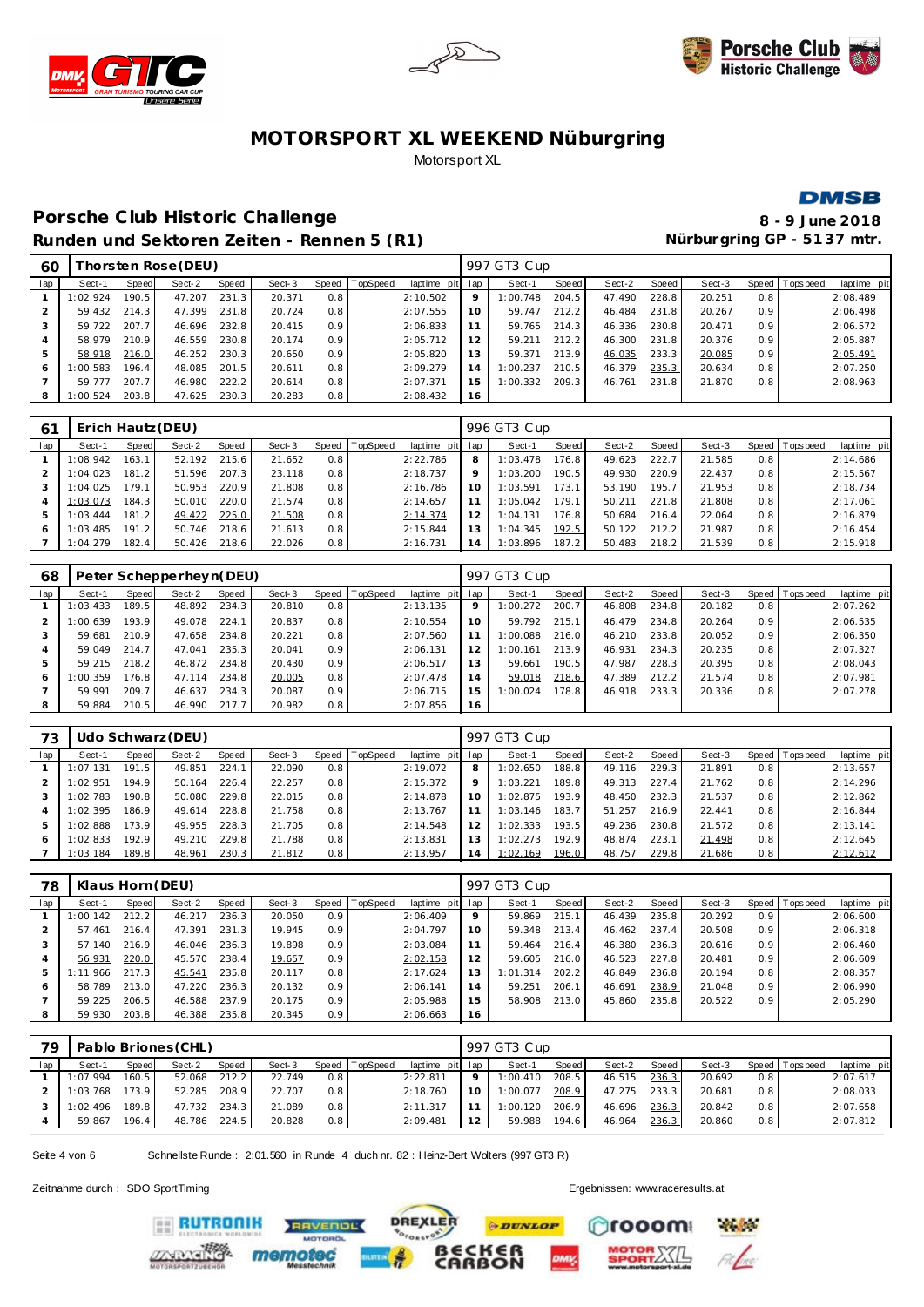





Nürburgring GP - 5137 mtr.

# MOTORSPORT XL WEEKEND Nüburgring Motorsport XL

#### Porsche Club Historic Challenge

#### **DMSB** 8 - 9 June 2018

# Runden und Sektoren Zeiten - Rennen 5 (R1)

|                  |                           | 59.930 194.2 47.407 225.0 20.640 | 0.8 | 2:07.977 13 1:00.517 199.6 47.085 235.8       |  |  | 20.876 | 0.8 | 2:08.478 |
|------------------|---------------------------|----------------------------------|-----|-----------------------------------------------|--|--|--------|-----|----------|
|                  | 59.382 203.8 47.102 232.3 | 20.688                           | 0.8 | 2:07.172   14   1:01.176 196.4   47.843 231.3 |  |  | 21.401 | 0.8 | 2:10.420 |
|                  | 59.500 205.7 46.068 235.3 | 20.815                           | 0.9 | 2:06.383 15 1:01.558 195.3 48.735 230.3       |  |  | 21.601 | 0.8 | 2:11.894 |
| $1:00.547$ 201.1 | 46.953 235.3              | 20.623                           | 0.8 | $2:08.123$ 16                                 |  |  |        |     |          |

| 82  |        |       | Heinz-Bert Wolters(DEU) |       |        |                  |                 |                 |    | 997 GT3 R |       |        |       |        |                  |                 |             |
|-----|--------|-------|-------------------------|-------|--------|------------------|-----------------|-----------------|----|-----------|-------|--------|-------|--------|------------------|-----------------|-------------|
| lap | Sect-1 | Speed | Sect-2                  | Speed | Sect-3 | Speed            | <b>TopSpeed</b> | laptime pit lap |    | Sect-1    | Speed | Sect-2 | Speed | Sect-3 |                  | Speed Tops peed | laptime pit |
|     | 59.272 | 222.7 | 45.284                  | 237.4 | 19.595 | 0.9 <sub>2</sub> |                 | 2:04.151        | 9  | 58.191    | 216.4 | 44.911 | 237.9 | 19.504 | 0.9 <sup>°</sup> |                 | 2:02.606    |
|     | 57.327 | 224.5 | 48.443                  | 204.9 | 20.666 | 0.9 <sup>°</sup> |                 | 2:06.436        | 10 | 57.373    | 225.0 | 45.638 | 229.8 | 20.189 | 0.9 <sup>°</sup> |                 | 2:03.200    |
|     | 56.602 | 225.0 | 45.713                  | 225.0 | 19.608 | 0.9 <sup>°</sup> |                 | 2:01.923        |    | 58.203    | 222.7 | 45.255 | 237.4 | 19.644 | 0.9 <sup>°</sup> |                 | 2:03.102    |
|     | 56.642 | 225.9 | 45.490                  | 227.8 | 19.428 | 0.9 <sup>°</sup> |                 | 2:01.560        | 12 | 58.167    | 226.4 | 46.316 | 236.8 | 19.952 | 0.9 <sup>°</sup> |                 | 2:04.435    |
|     | 57.097 | 224.5 | 45.344                  | 227.4 | 19.673 | 0.9 <sup>°</sup> |                 | 2:02.114        | 13 | 58.130    | 224.5 | 45.626 | 237.9 | 19.762 | 0.9 <sup>°</sup> |                 | 2:03.518    |
| 6   | 58.463 | 209.3 | 46.093                  | 232.8 | 20.749 | 0.9 <sup>°</sup> |                 | 2:05.305        | 14 | 59.151    | 223.6 | 44.743 | 240.0 | 19.466 | 0.9 <sup>°</sup> |                 | 2:03.360    |
|     | 58.555 | 219.5 | 45.767                  | 234.3 | 19.503 | 0.9 <sup>°</sup> |                 | 2:03.825        | 15 | 57.534    | 224.5 | 44.728 | 236.8 | 19.840 | 0.9 <sup>°</sup> |                 | 2:02.102    |
|     | 58.240 | 223.6 | 44.800                  | 237.4 | 19.391 | 0.9 <sub>0</sub> |                 | 2:02.431        | 16 |           |       |        |       |        |                  |                 |             |

| 83  |          |       | Christian Voigtländer (DEU) |       |        |      |                |                 | 997 GT3 Cup |       |        |       |        |     |                |             |
|-----|----------|-------|-----------------------------|-------|--------|------|----------------|-----------------|-------------|-------|--------|-------|--------|-----|----------------|-------------|
| lap | Sect-1   | Speed | Sect-2                      | Speed | Sect-3 |      | Speed TopSpeed | laptime pit lap | Sect-1      | Speed | Sect-2 | Speed | Sect-3 |     | Speed Topspeed | laptime pit |
|     | 1:04.633 | 182.4 | 48.368                      | 226.9 | 21.536 | 0.81 |                | 2:14.537        | 1:01.465    | 168.8 | 48.271 | 231.8 | 21.449 | 0.8 |                | 2:11.185    |
|     | 1:02.124 | 191.2 | 48.528                      | 229.8 | 21.149 | 0.81 |                | 2:11.801        | 1:00.784    | 187.8 | 47.893 | 229.8 | 21.023 | 0.8 |                | 2:09.700    |

| 89  |          |       | Matthias Nonn (DEU) |       |        |     |                |                 |                | 997 GT3 R |       |        |       |        |                  |                |             |
|-----|----------|-------|---------------------|-------|--------|-----|----------------|-----------------|----------------|-----------|-------|--------|-------|--------|------------------|----------------|-------------|
| lap | Sect-1   | Speed | Sect-2              | Speed | Sect-3 |     | Speed TopSpeed | laptime pit lap |                | Sect-1    | Speed | Sect-2 | Speed | Sect-3 |                  | Speed Topspeed | laptime pit |
|     | 1:01.313 | 217.7 | 45.519              | 235.3 | 20.056 | 0.9 |                | 2:06.888        | 9              | 58.080    | 223.1 | 44.764 | 236.8 | 19.668 | 0.9 <sup>°</sup> |                | 2:02.512    |
|     | 57.316   | 213.4 | 47.403              | 226.4 | 20.222 | 0.9 |                | 2:04.941        | 10             | 58.005    | 222.2 | 46.277 | 236.3 | 19.720 | 0.9 <sup>°</sup> |                | 2:04.002    |
|     | 57.355   | 222.7 | 45.457              | 235.8 | 20.122 | 0.9 |                | 2:02.934        |                | 58.453    | 220.9 | 44.753 | 237.4 | 19.534 | 0.9              |                | 2:02.740    |
| 4   | 57.084   | 221.8 | 45.341              | 237.9 | 19.580 | 0.9 |                | 2:02.005        | 12             | 58.100    | 222.7 | 44.579 | 240.5 | 20.134 | 0.9 <sup>°</sup> |                | 2:02.813    |
| 5   | 59.077   | 218.2 | 45.158              | 236.3 | 19.857 | 0.9 |                | 2:04.092        | 13             | 57.911    | 222.2 | 44.920 | 237.4 | 19.787 | 0.9 <sup>°</sup> |                | 2:02.618    |
| 6   | 59.106   | 185.9 | 45.873              | 236.8 | 19.906 | 0.9 |                | 2:04.885        | $\overline{4}$ | 57.837    | 221.8 | 44.471 | 237.9 | 19.325 | 0.9              |                | 2:01.633    |
|     | 58.729   | 216.0 | 45.022              | 236.3 | 19.790 | 0.9 |                | 2:03.541        | 15             | 57.919    | 223.1 | 44.940 | 236.8 | 19.793 | 0.9 <sup>°</sup> |                | 2:02.652    |
| 8   | 58.339   | 220.9 | 45.262              | 234.3 | 19.738 | 0.9 |                | 2:03.339        | 16             |           |       |        |       |        |                  |                |             |

| 90  |          |                    | Bernhard Wagner(DEU) |       |        |     |                |             |         | 997 GT3 Cup |       |        |       |        |                  |            |             |
|-----|----------|--------------------|----------------------|-------|--------|-----|----------------|-------------|---------|-------------|-------|--------|-------|--------|------------------|------------|-------------|
| lap | Sect-1   | Speed              | Sect-2               | Speed | Sect-3 |     | Speed TopSpeed | laptime pit | lap     | Sect-1      | Speed | Sect-2 | Speed | Sect-3 | Speed            | T ops peed | laptime pit |
|     | 1:05.476 | 184.0              | 48.872               | 228.3 | 21.559 | 0.8 |                | 2:15.907    | 8       | 1:03.683    | 197.1 | 49.002 | 226.9 | 21.878 | 0.8 <sub>1</sub> |            | 2:14.563    |
|     | 1:01.249 | 188.5              | 49.120               | 227.8 | 21.481 | 0.8 |                | 2:11.850    | $\circ$ | 1:02.721    | 202.2 | 48.564 | 227.4 | 22.026 | 0.8              |            | 2:13.311    |
|     | 1:01.345 | 194.6 <sub>1</sub> | 48.800               | 228.8 | 21.525 | 0.8 |                | 2:11.670    | 10      | 1:03.419    | 201.5 | 48.362 | 228.8 | 22.133 | 0.8              |            | 2:13.914    |
|     | 1:00.929 | 196.0              | 48.235               | 228.3 | 21.338 | 0.8 |                | 2:10.502    | 11      | 1:02.106    | 209.7 | 48.163 | 228.3 | 21.876 | 0.8              |            | 2:12.145    |
|     | 1:02.457 | 184.0              | 50.614               | 226.4 | 22.659 | 0.8 |                | 2:15.730    | 12      | 1:02.781    | 209.7 | 48.779 | 229.3 | 21.989 | 0.8              |            | 2:13.549    |
| 6   | 1:03.154 | 174.8              | 50.893               | 226.9 | 22.497 | 0.8 |                | 2:16.544    | 13      | 1:02.271    | 204.5 | 48.665 | 229.3 | 21.753 | 0.8              |            | 2:12.689    |
|     | 1:04.354 | 179.7              | 49.539               | 226.4 | 22.035 | 0.8 |                | 2:15.928    | 14      | 1:02.880    | 207.7 | 48.517 | 227.8 | 21.832 | 0.8              |            | 2:13.229    |

| 92            |               |       | Florian Dr. Keck(DEU) |       |        |     |                |                 |    | 996 GT3 Cup |         |        |       |        |     |                               |
|---------------|---------------|-------|-----------------------|-------|--------|-----|----------------|-----------------|----|-------------|---------|--------|-------|--------|-----|-------------------------------|
| lap           | Sect-1        | Speed | Sect-2                | Speed | Sect-3 |     | Speed TopSpeed | laptime pit lap |    | Sect-1      | Speed I | Sect-2 | Speed | Sect-3 |     | Speed Topspeed<br>laptime pit |
|               | 1:06.455      | 169.0 | 49.901                | 220.4 | 21.798 | 0.8 |                | 2:18.154        | 8  | 1:02.785    | 191.5   | 48.829 | 225.9 | 21.705 | 0.8 | 2:13.319                      |
| $\mathcal{P}$ | 1:02.083      | 182.1 | 49.770                | 224.1 | 21.931 | 0.8 |                | 2:13.784        | 9  | 1:02.774    | 195.3   | 48.953 | 226.4 | 21.682 | 0.8 | 2:13.409                      |
|               | .737<br>1:01. | 185.6 | 49.981                | 220.9 | 21.947 | 0.8 |                | 2:13.665        | 10 | 1:02.647    | 191.2   | 49.076 | 225.9 | 21.687 | 0.8 | 2:13.410                      |
|               | 1:01.617      | 188.8 | 49.446                | 226.4 | 22.166 | 0.8 |                | 2:13.229        |    | 1:02.966    | 190.5   | 49.179 | 225.9 | 21.666 | 0.8 | 2:13.811                      |
| 5             | 1:02.678      | 175.0 | 49.614                | 214.7 | 22.131 | 0.8 |                | 2:14.423        | 12 | 1:02.555    | 194.6   | 49.184 | 226.9 | 21.603 | 0.8 | 2:13.342                      |
| 6             | 1:03.930      | 177.3 | 49.046                | 226.9 | 21.642 | 0.8 |                | 2:14.618        |    | 1:02.325    | 187.5   | 49.380 | 222.7 | 21.925 | 0.8 | 2:13.630                      |
|               | 1:03.110      | 186.5 | 48.645                | 225.9 | 22.123 | 0.8 |                | 2:13.878        | 14 | 1:02.947    | 187.2   | 50.091 | 224.1 | 21.728 | 0.8 | 2:14.766                      |

| -97 |          |       | Erhard Wagner (DEU) |       |        |     |                |                 |         | 997 GT3 Cup |       |        |       |        |     |                |             |
|-----|----------|-------|---------------------|-------|--------|-----|----------------|-----------------|---------|-------------|-------|--------|-------|--------|-----|----------------|-------------|
| lap | Sect-1   | Speed | Sect-2              | Speed | Sect-3 |     | Speed TopSpeed | laptime pit lap |         | Sect-1      | Speed | Sect-2 | Speed | Sect-3 |     | Speed Topspeed | laptime pit |
|     | 1:08.649 | 151.7 | 51.491              | 221.8 | 22.646 | 0.8 |                | 2:22.786        | 8       | 1:02.377    | 201.5 | 48.900 | 225.5 | 21.547 | 0.8 |                | 2:12.824    |
|     | 1:04.322 | 172.0 | 51.793              | 216.4 | 22.994 | 0.8 |                | 2:19.109        | $\circ$ | 1:02.985    | 183.4 | 49.105 | 227.8 | 22.977 | 0.8 |                | 2:15.067    |
|     | 1:05.385 | 174.8 | 51.468              | 220.4 | 22.727 | 0.8 |                | 2:19.580        | 10      | 1:02.547    | 188.5 | 49.616 | 226.9 | 22.287 | 0.8 |                | 2:14.450    |
|     | 1:04.345 | 175.3 | 49.985              | 216.4 | 22.408 | 0.8 |                | 2:16.738        | 11      | 1:02.396    | 183.1 | 48.625 | 226.9 | 21.263 | 0.8 |                | 2:12.284    |
|     | 1:03.915 | 177.6 | 49.816              | 223.6 | 22.368 | 0.8 |                | 2:16.099        | 12      | 1:02.886    | 186.5 | 48.651 | 225.5 | 21.517 | 0.8 |                | 2:13.054    |

Seite 5 von 6 Schnellste Runde: 2:01.560 in Runde 4 duch nr. 82: Heinz-Bert Waters (997 GT3 R)

avenou

Zeitnahme durch : SDO SportTiming

Ergebnissen: www.raceresults.at





**RUTRONIK** 

mem